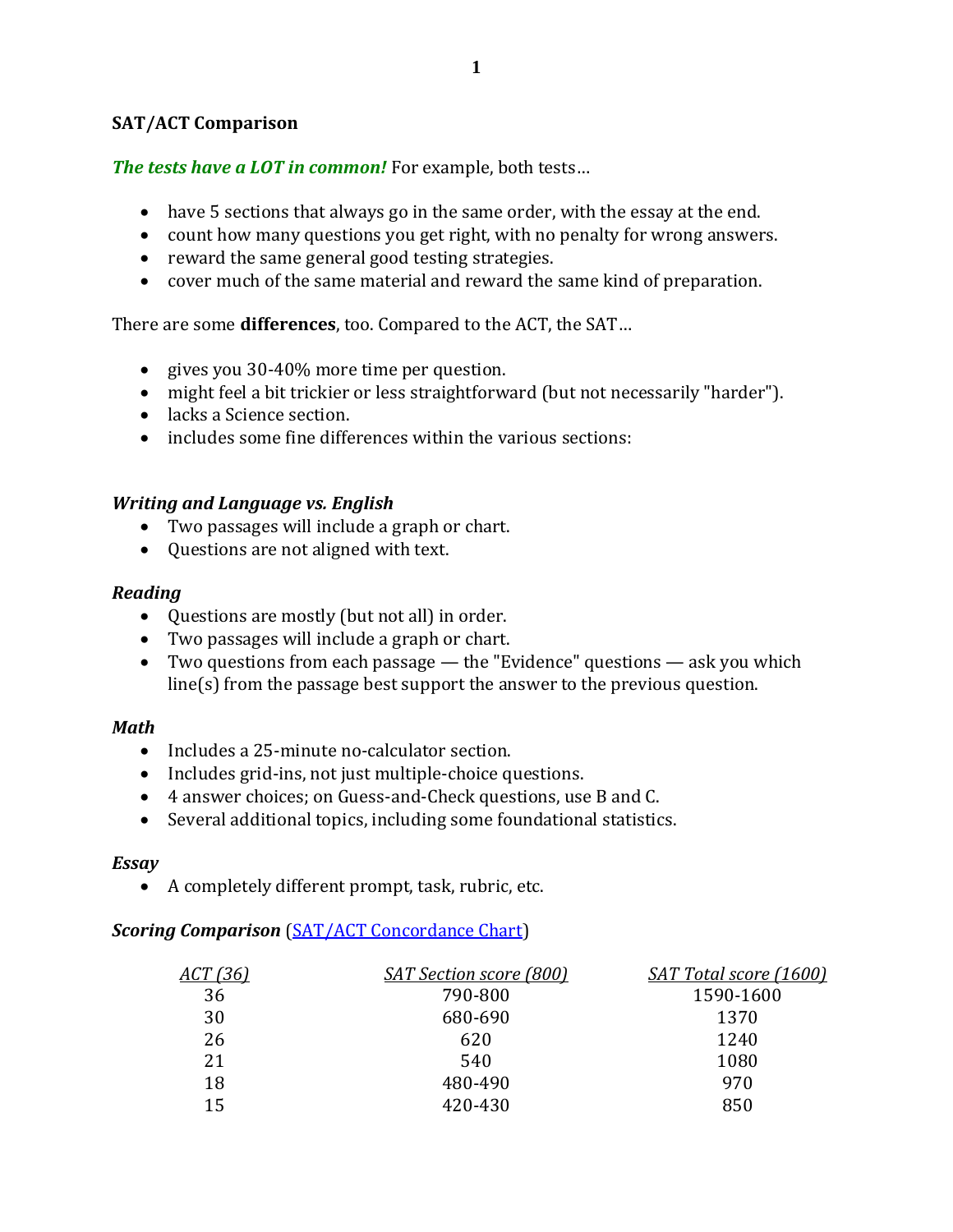# **SAT Scoring Structure**

The [scoring structure](https://collegereadiness.collegeboard.org/sat/scores) for the SAT converts your *raw score* (the number of questions you get right) into several different *scaled scores* (the scores colleges actually get that indicate your performance compared to other test-takers).

### *Raw Score*

You earn 1 point for each correct answer. There is no penalty for wrong answers, so never leave a question blank! Fill in blanks at the end of each passage, and with 2-3 minutes to go on each section to ensure you do so without any errors.

| <b>Scaled Score Type</b> | <b>Description</b>                                                                                                                                                                                                                                                      | <b>Score</b><br>Range |
|--------------------------|-------------------------------------------------------------------------------------------------------------------------------------------------------------------------------------------------------------------------------------------------------------------------|-----------------------|
| <b>Total Score</b>       | Sum of the two section scores.                                                                                                                                                                                                                                          | 400-1600              |
| Test Scores (3)          | Reading, Writing and Language, and Math.                                                                                                                                                                                                                                | $10 - 40$             |
| Section Scores (2)       | Evidence-Based Reading and Writing, and Math.                                                                                                                                                                                                                           | 200-800               |
| Subscores (7)            | Reading and Writing and Language: Command of<br>Evidence and Words in Context.<br>Writing and Language: Expression of Ideas and<br><b>Standard English Conventions.</b><br>Math: Heart of Algebra, Problem Solving and Data<br>Analysis, and Passport to Advanced Math. | $1 - 15$              |
| Cross-Test Scores (2)    | Analysis in History/Social Studies and Analysis in<br>Science. Based on selected questions in the<br>Reading, Writing and Language, and Math Tests.<br>These scores show how well you use your skills to<br>analyze texts and solve problems in these subject<br>areas. | $10 - 40$             |
| SAT Essay Scores (3)     | Reading, Analysis, and Writing. Each category is<br>graded from 1-4 by two separate readers.                                                                                                                                                                            | $2 - 8$               |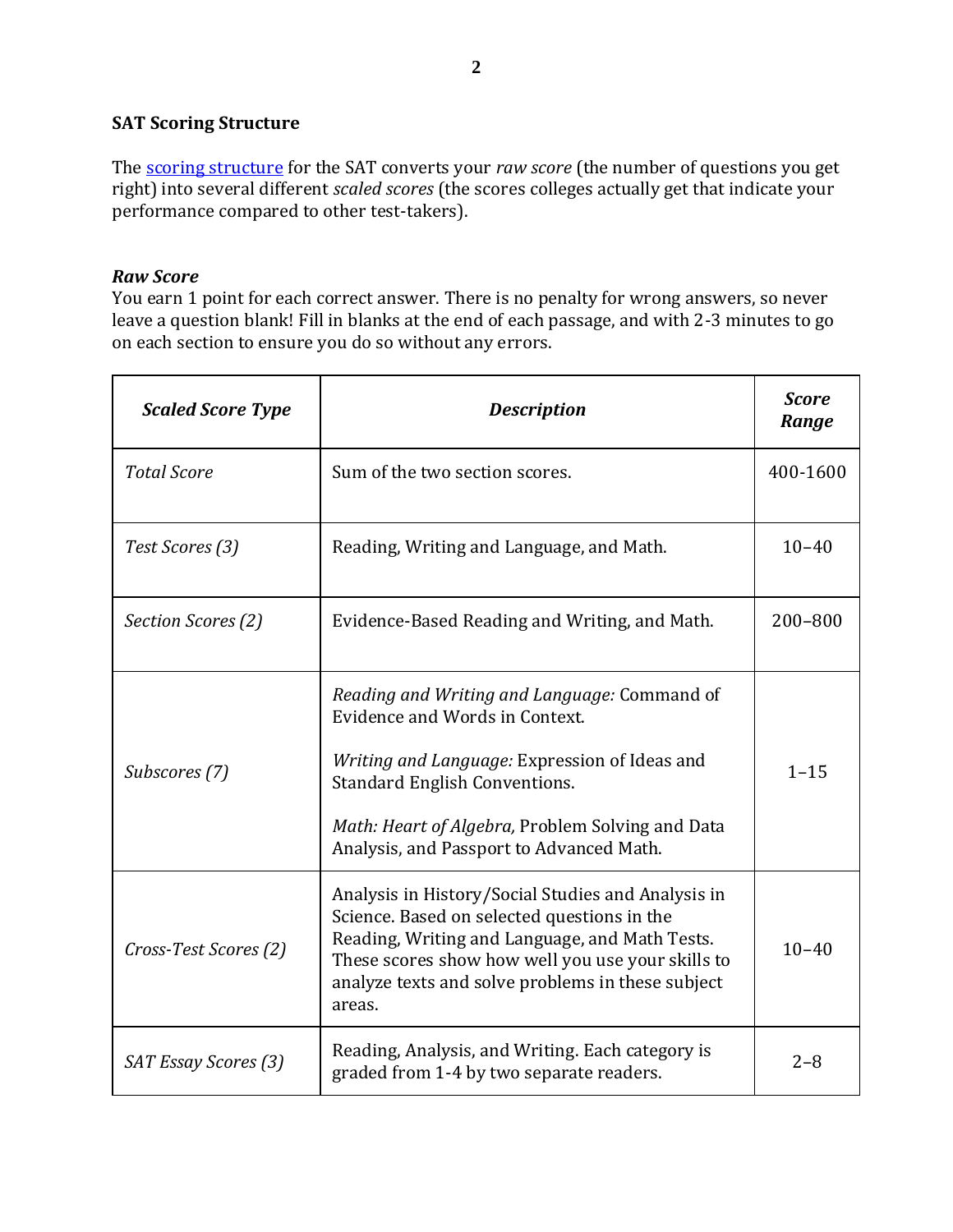### **SAT: Two Things About the Test**

#### *Context is meaningful.*

If you read [College Board's materials](https://collegereadiness.collegeboard.org/sat/inside-the-test/key-features) regarding the new SAT, they're very proud of their attempts make questions more context-based than they were previously. For example, the Writing and Language questions now refer to passages and emphasize relationships with the tone and content of the passage, where they used to refer to stand-alone, out-of-context sentences. Reading and Math questions are designed the same way.

To answer context-dependent questions, you should always follow two basic principles:

- **1.** Don't answer questions without considering the passage, chart, graph, etc. whatever information is present. Many questions are *purposefully designed* so that you need this additional information!
- **2.** Context-dependent questions can also make things easier for you: you can extrapolate the meaning of a word from how it's used in a sentence or passage; you can figure out appropriate phrasing from the tone of the rest of the passage; and so on.

### *There are lots of graphs and charts in all sections.*

If you have already prepared for the ACT, you are mostly ready for this element of the SAT. Data representations won't be as complicated as those in the ACT Science section.

Either way, the process you must follow is the same: always evaluate a graph or chart by first looking at its title, axes, units, scales, and keys. Any representation in a graph or chart is meaningless without knowing what it actually shows. Once you understand the title, axes, units, scales, and keys, you can see what the graph or chart actually shows.

In other words: look at everything else first and the actual data last.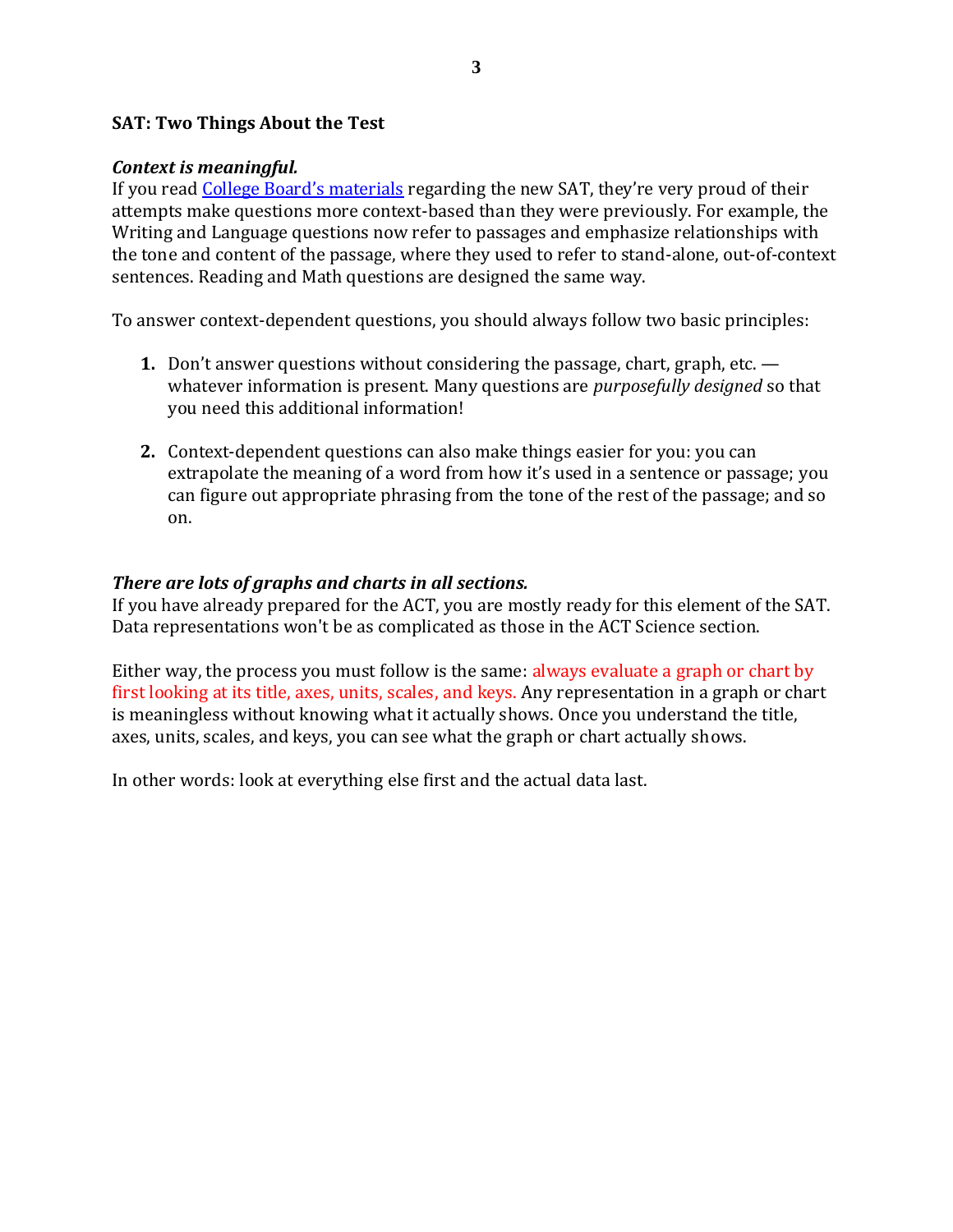# **SAT: Introduction to Reading**

The [Reading Test](https://collegereadiness.collegeboard.org/sat/inside-the-test/reading) is made up of long-ish passages accompanied by 10 or 11 questions each.

# *Evidence Questions*

Generally, two questions from each reading passage will ask you exactly this:

# Which choice provides the best evidence for the answer to the previous question?

Each Evidence question, therefore, refers to a "regular" question. There will be 9 Evidence questions, plus 9 questions that they refer to. That means that 18 questions, or more than a third of the Reading Test, consist of Evidence question pairs. They are worth strategizing around.

Typically, we develop our own answers first without referring to the answer choices. We do Evidence question pairs differently for two reasons:

- The suggested lines in the Evidence question make allow us to more quickly find the right part of the passage to answer the "regular" question.
- Even if we get the "regular" question right without looking at the suggested lines, maybe we did so by looking at different lines than what the test writers had in mind. That would mean re-doing the entire process for the Evidence question; this is not a good use of time!

The result is the steps that follow.

# *How should you do SAT Reading passages?*

- **1.** Read the question stems.
- **2.** As you do, circle all of the question pairs (regular question + Evidence question immediately after).
- **3.** Read that passage. I do not currently have a preference regarding whether you taking notes as you read; for now I will leave this to you, through experimentation.
- **4.** Answer the questions in order, but feel free to skip one and come back to it before you leave the passage.
- **5.** For each question pair: read the first question, refer to the lines provided by the Evidence question, and find the choice that answers the first question. Then you'll have the answers to both.
- **6.** Bubble in an answer for every question before you move on to the next passage.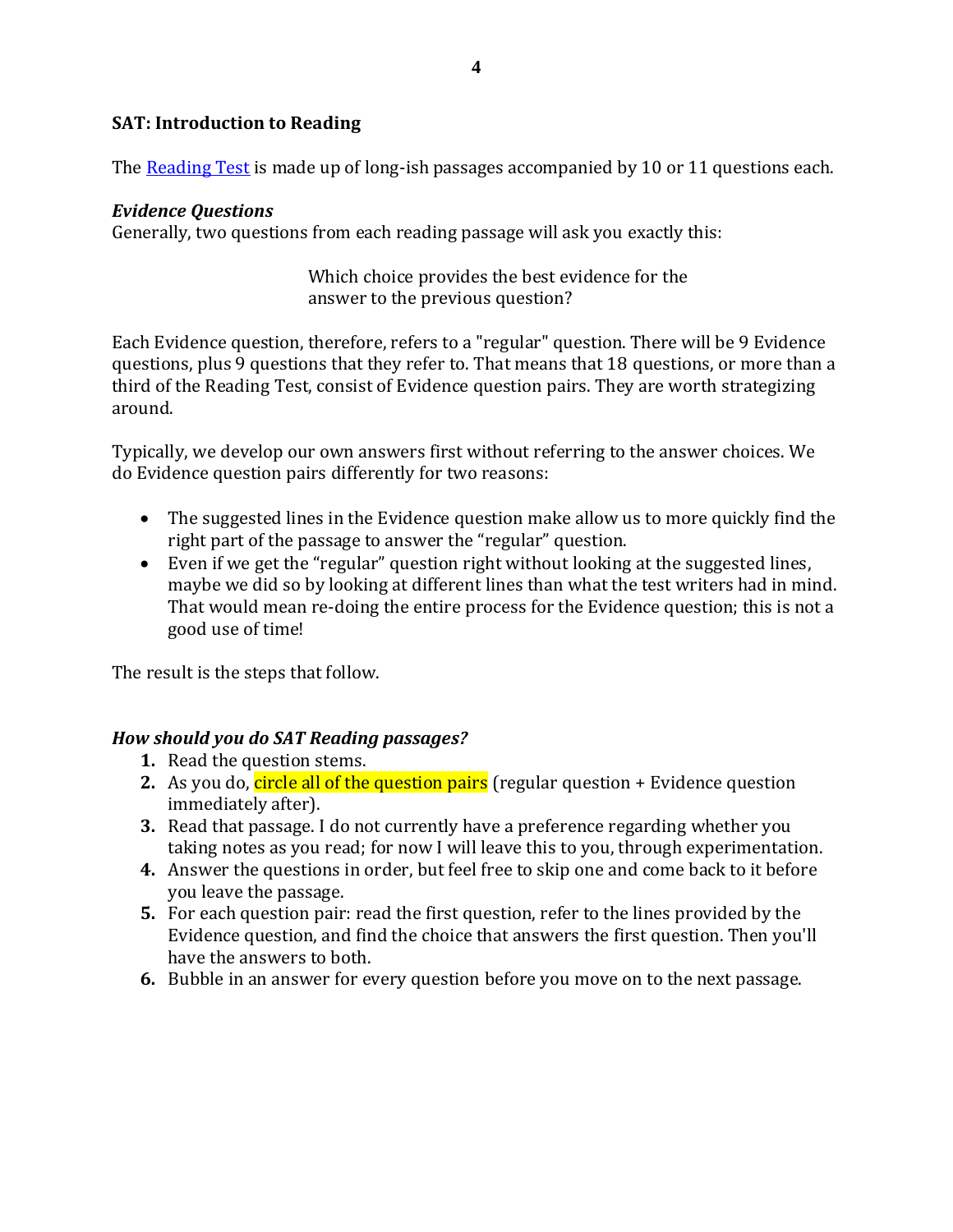# **SAT: Introduction to Writing and Language**

SAT [Writing and Language](https://collegereadiness.collegeboard.org/sat/inside-the-test/writing-language) is just like ACT English. If you've already done ACT prep, you don't have much work to do here — and if you're doing the SAT first, the coming transition to ACT English should be an easy one. The SAT basically copied the ACT's material and formatting, so all of the rules and strategies you learn will apply to both tests. Just remember the SAT's emphasis on context and always read the whole passage before answering any questions. Here's what you should know:

# *Basic grammar and punctuation rules are important.*

You'll be asked many questions about fundamental grammar topics like verb tense, parallel construction, subject-verb agreement, run-on sentences, and pronouns, and about proper punctuation comma use with commas, apostrophes, dashes, and semicolons.

# *Questions about organization, phrasing, and "sound" follow rules, too.*

Don't think that you just have to go by "feel" on these questions. There are strategies for figuring out where a sentence should be placed within a paragraph; which phrase is the most relevant to include; and so on. There are learnable techniques for all of the SAT question types!

# *How should you do SAT Writing and Language passages?*

- **1.** Read the passage.
- **2.** Notice any passages with numbered sentences; they will be in brackets like [1], [2], and so on. This means there will *definitely* be a question about the ordering of the sentences in that paragraph, or about where to insert a new sentence.
- **3.** Notice anything that sounds weird maybe mark with an  $\times$ , if you'd like. But don't answer questions yet.
- **4.** Take the time to review any attached charts or graphs.
- **5.** Go back to each question.
- **6.** Err on the side of re-reading more than necessary as you prepare to choose your answers.